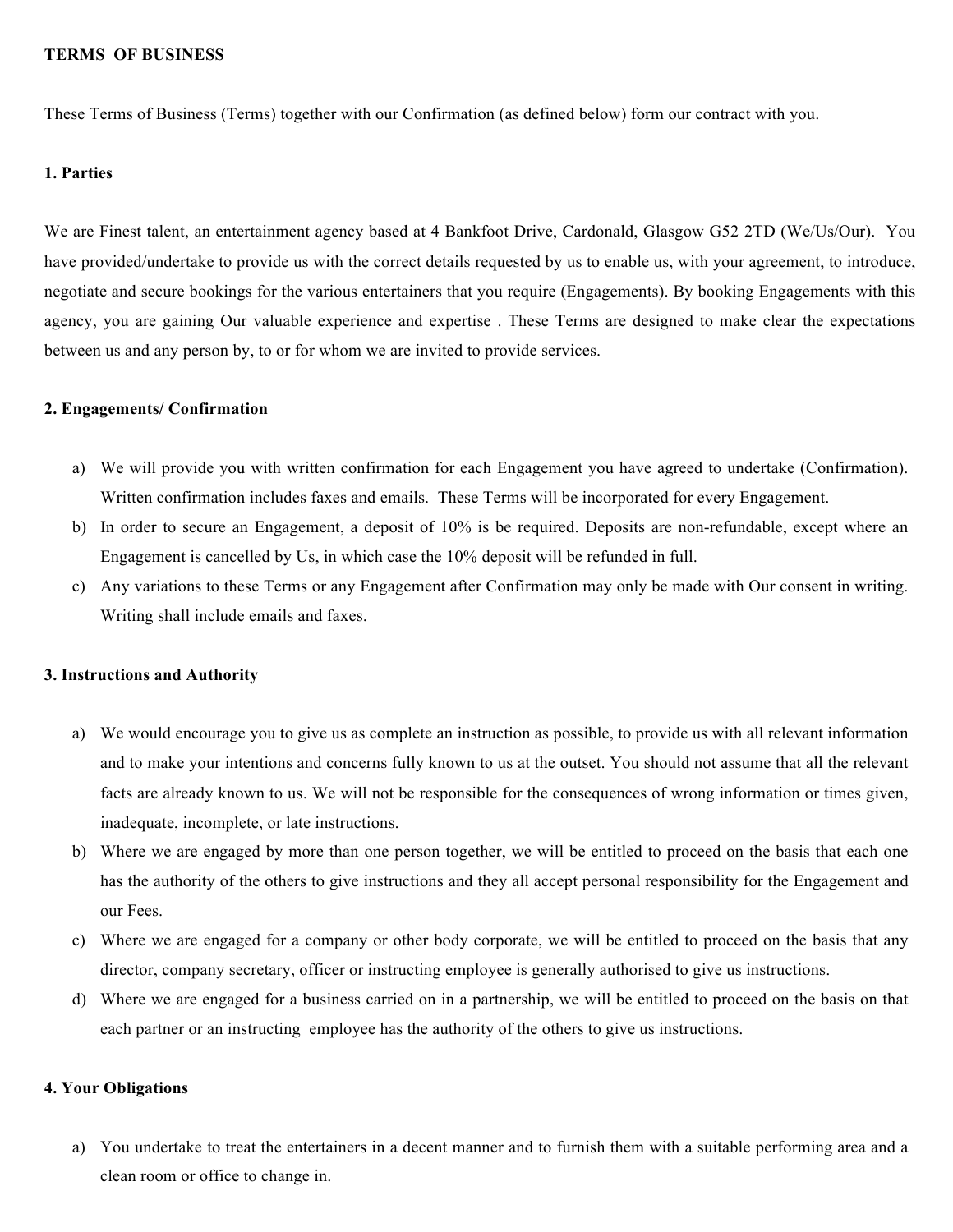- b) You must provide, or ensure provision of an electrical supply meeting British Safety Standards.
- c) Where the entertainer is expected to wear stage clothing you must provide or ensure that provision of adequate dressing room facilities, toilets are unacceptable.
- d) You must have or ensure that there is current, valid and suitable Public Liability Insurance subsisting for any place of performance. You are responsible for the health and safety of the entertainer during their performance of the Engagement.

#### **5. Cancellation of an Engagement**

- a) In the event that any Engagement is cancelled by you, the cancellation charges are as follows:
	- i. if an Engagement is cancelled less than 6 months, but more than 3 months prior to the date of the Engagement, 25% of the Fee will become payable immediately;
	- ii. if an Engagement is cancelled less than 3 months but more than 6 weeks prior to the date of the Engagement, 50% of the Fee shall become payable immediately;
	- iii. if an Engagement is cancelled less than 6 weeks but more than 3 weeks prior to the date of the Engagement, 75% of the Fee shall become payable; and:
	- iv. if an Engagement is cancelled less than 3 weeks prior to the date of the Engagement, 100% of the Fee will become payable immediately.

# **6. Strict Confidentiality**

- a) Each party agrees to safeguard and keep confidential any and all confidential information that it may acquire in relation to the business or affairs of the other party. Neither party will use or disclose the other party's confidential information except to the extent that such use or disclosure is necessary for the purposes of performing its obligations or exercising its rights under these Terms. Each party will ensure that its officers and employees and any other persons to whom any confidential information is disclosed comply with the provisions of this Clause 7. a).
- b) The obligations on a party set out in Clause 7. a) above will not apply to any information to the extent that such information is publicly available or becomes publicly available through no default of that party or is required to be disclosed by law.
- c) Each party agrees to comply with its obligations under the Data Protection Act 1998 in respect of any personal data (as defined in the act), which it supplies or receives under or in connection with these Terms.

## **7**. **Payment and Fees**

- a) The Fee in relation to each Engagement will be will be set out in the Confirmation. When the cost of the Engagement has been negotiated and verbally agreed between you and Us, you will be under an obligation to accept the agreement and the Engagement in accordance with our Confirmation.
- b) Subject to Clause 7 (Cancellation), payment of fees shall be due within 28 days of invoice.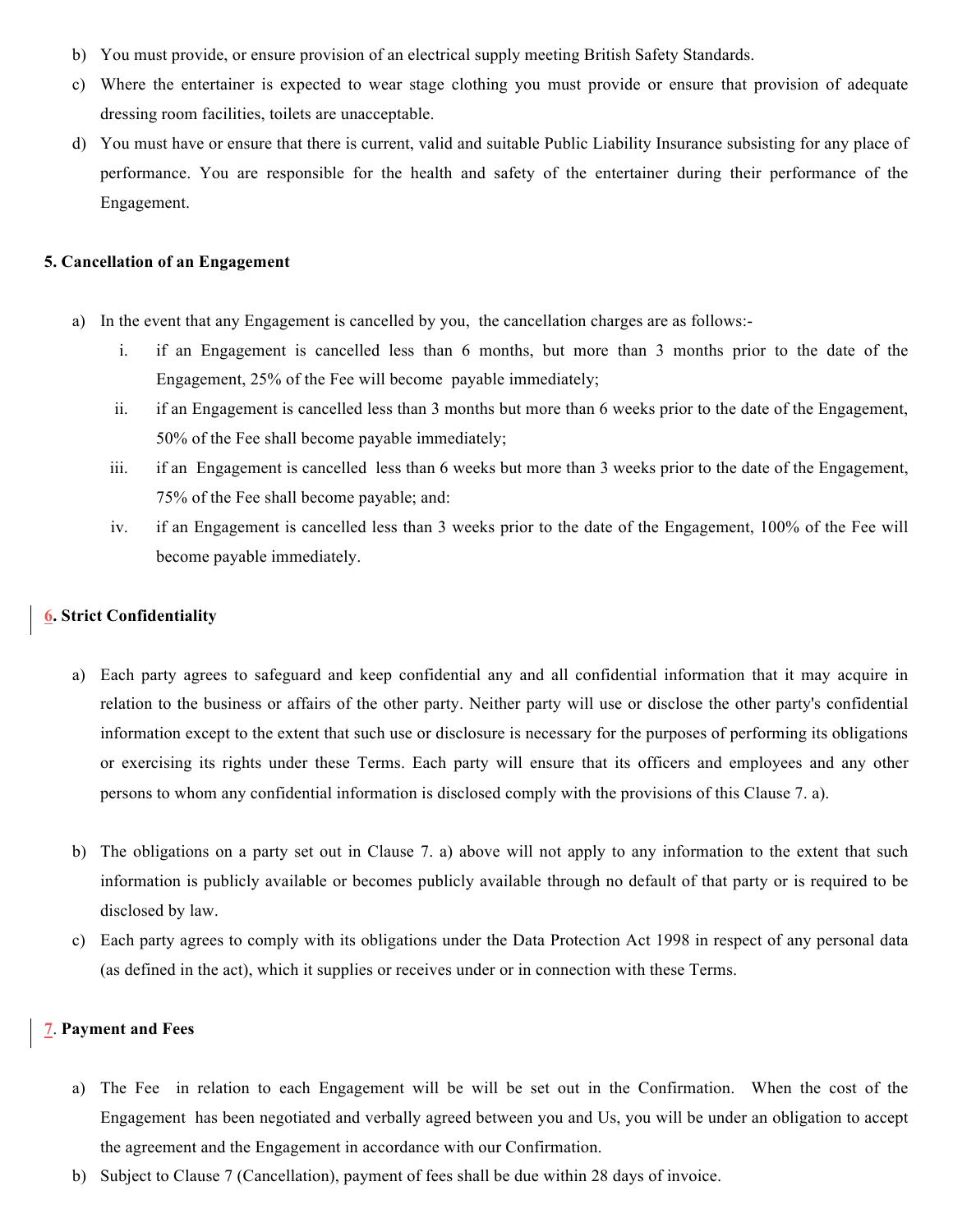- c) In the event that we are VAT Registered, all Fees will be subject to VAT and we will issue a valid VAT invoice when payment is due.
- d) Interest shall be payable on any unpaid invoice at 4% over the current Bank of England base rate.
- e) In the event of non-payment of any fees, we reserve our rights under the Late Payment of Commercial Debts (Interest) Act 1998.

## **8. Changes by Entertainers**

- a) If an entertainer notifies us that they cannot perform for whatever reason we will:
	- i. inform you as soon as possible; and
	- ii. offer you an alternative act to replace them. We will first try to offer you an act of equivalent value. If , however, you choose an alternative entertainer with a higher charge out rate, then we will have to charge you such additional fees as are necessary.
- b) If we fail to agree on an alternative replacement act, you may cancel the Engagement at no cost.

# **9. Repeat Engagements**

- a) In the event that you would like to book an entertainer again following your first Engagement for them, you must do so using Us. You hereby undertake not to directly engage any entertainer involved in an Engagement for further bookings and you hereby indemnify us in respect of ally losses, costs and charges incurred by us as a result of your breach of this Term.
- b) You must inform us immediately in the event that an entertainer involved in an Engagement approaches you to engage them direct.

## **10. Liability**

- a) We will not be responsible for any actions or omissions of third parties which prevent the Engagement being fulfilled.
- b) We will not be liable for any cancelled bookings or any loss suffered as a result.
- c) We disclaim all warranties, except those which are implied by law and cannot be excluded, whether express or implied, including any warranties as to accuracy, completeness of our services or their fitness for a particular purpose. We are dependent on your instructions and information from third parties and have no responsibility or liability where such information proves to be inaccurate or incomplete. We will not be liable for any loss or damages of any nature (whether foreseeable or not and including without limitation loss of profit, business revenue or goodwill) suffered in connection with any Engagement.
- d) You acknowledge that you have not relied on any warranty, representation or undertaking made by or on our behalf or by any person on accepting these Terms.
- e) Neither party shall be deemed to be in breach of these Terms, or otherwise be liable to the other, by reason of any delay in performance, or non-performance, of any of its obligations hereunder to the extent that such delay or non-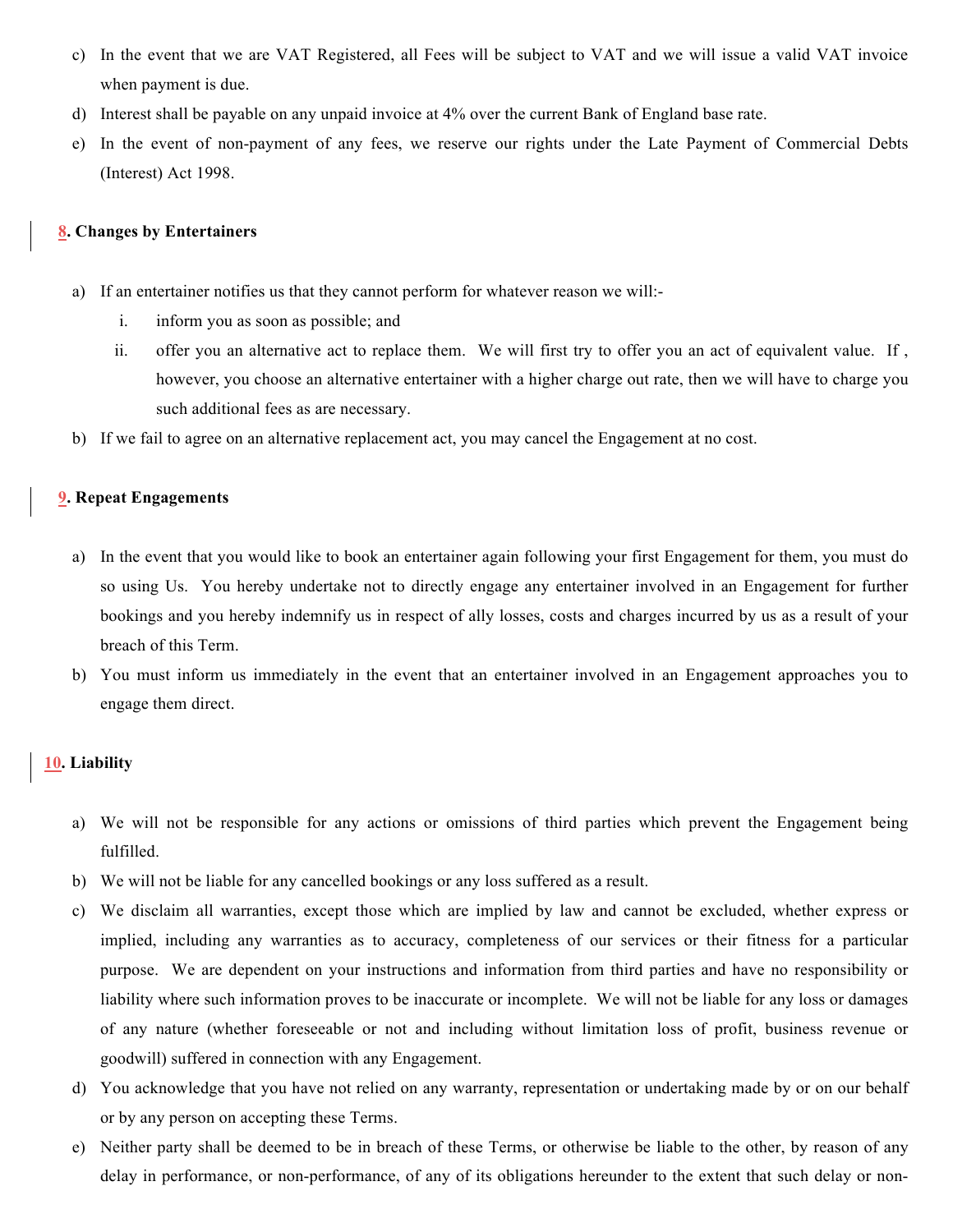performance is due to any circumstances beyond the reasonable control of that party including, without limitation, any strike, lockout, or other form of industrial action, accidents, fires, explosion, failure of equipment or machinery, delays in transportation, war, civil commotions, riots, sabotage, applicable legislation and regulations hereunder, interruptions by government, of which it has notified the other party.

f) Our aggregate liability (inclusive of interest and legal and other costs) in respect of all claims arising under or in connection with these Terms (whether for breach of contract, negligence or otherwise) will not exceed the Fee.

## **11.Termination**

- a) These Terms shall continue in effect for a minimum period of twelve months from the date of Confirmation..
- b) Either party may terminate these an Engagement immediately by serving written notice to that effect on the other party if at any time any one or more of the following events occurs
	- i. the other party makes any voluntary arrangement with its creditors or becomes bankrupt or enters administration or goes into liquidation otherwise than for the purposes of solvent amalgamation or reconstruction);
	- ii. a security holder takes possession, or a receiver or administrative receiver is appointed, over all or any material part of the property or assets of the other party;
	- iii. anything analogous to any of the foregoing occurs to the other party under the law of any jurisdiction or the other party ceases to carry on business;
	- iv. the other party commits a material breach of any of the provisions of these Terms and in the case of a breach capable of remedy, fails to remedy that breach within 30 days after being served with a written notice specifying the breach and requiring it to be remedied.
- c) You will be deemed to have committed a material reach of these Terms which is not capable of remedy where:
	- i. you have failed to pay or ensure payment of any Fee due to us within 28 days of invoice; and/or
	- ii. you have failed on more than two occasions during any six month period to pay or ensure payment of amounts due to us under these Terms by the due date for payment.
- d) Any termination of these Terms will be without prejudice to any other rights or remedies a party may be entitled to under these Terms or at law and will not affect any accrued rights or liabilities of either party, nor the continuance in force of any provision of these Terms which is expressly or by implication intended to continue in force on or after such termination.

## **12.General**

- a) These Terms together with the Confirmation will constitute the entire agreement and understanding between the parties.
- b) You not will be entitled to assign any of your rights or obligations under these Terms without our prior written consent.
- c) We may vary these Terms from time to time by notice in writing.
- d) Nothing in these Terms is intended to constitute any legal partnership between the parties.